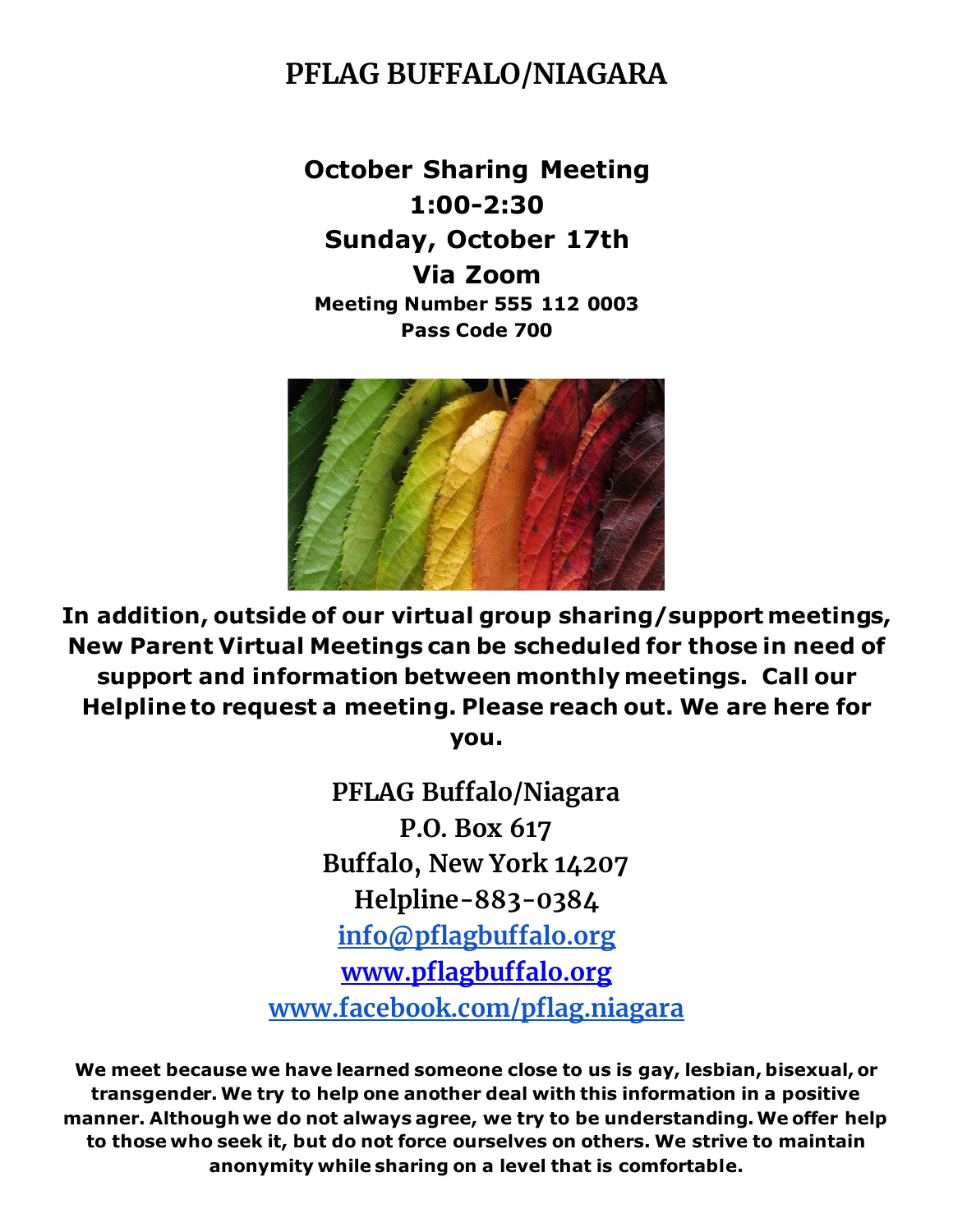### *RESOURCES AVAILABLE AT YOUR FINGERTIPS*



 Last year, we shared some assignments in this newsletter to help readers become acquainted with the website of our parent organization, PFLAG National or PFLAG. Currently, the website's homepage features resources and information that help respond to the question, "What to do when a loved one comes out?"

 As this is main mission of PFLAG and all of its chapters, we thought it a good time to ask readers to visit our [www.pflag.org](http://www.pflag.org/) again and follow the question on the "front page." Readers will find articles, resources, and a video of PFLAG Academy where that question was addressed. PFLAG Academy offers classes and presents topics for discussion; viewers can log in as "class" is in progress or can view a the recording afterward.

We encourage all readers to visit [www.pflag.org](http://www.pflag.org/) often, and of course, don't forget about PFLAG Buffalo/Niagara's site as well, [www.pflagbuffalo.org](http://www.pflagbuffalo.org/).



#### *LOOKING FOR CONTRIBUTIONS FROM READERS*

 Would you like to share your PFLAG story? Would you like to tell us about a loved one who is LGBTQ+ and makes you smile? Do you have an original poem or essay that you would like to share? Please send your contribution to [info@pflagbuffalo.org](mailto:info@pflagbuffalo.org). We hope to hear from you!